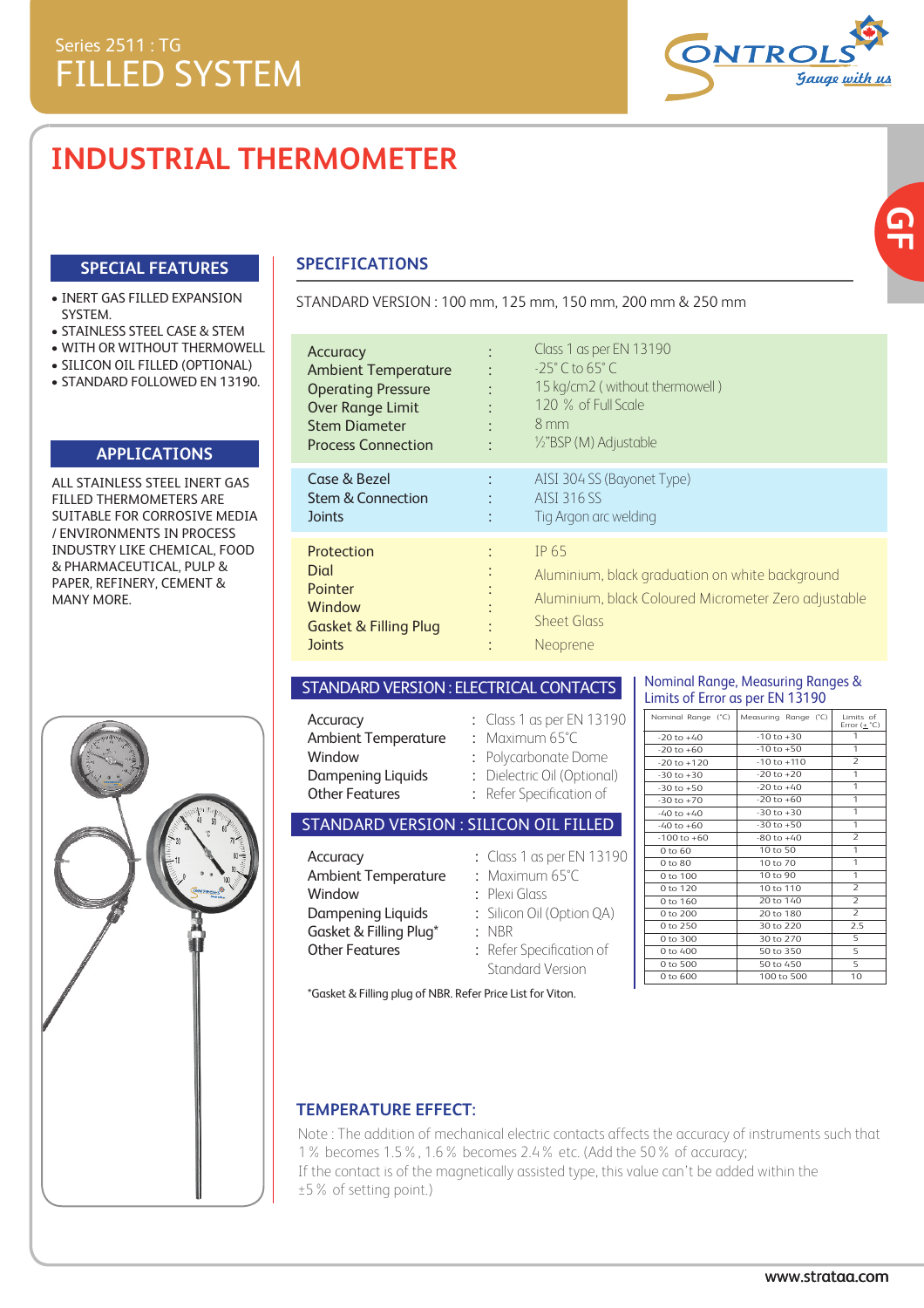

## **INDUSTRIAL THERMOMETER**

### **TYPE 1**



| Codel NS |     | А          | В    | ØC                              | ØD    |     | M                        | IL      | ØU               | ØΝ  | ØI | Approx. Wt.# | Codel | <b>NS</b>        | Α    |    | ØC                              |
|----------|-----|------------|------|---------------------------------|-------|-----|--------------------------|---------|------------------|-----|----|--------------|-------|------------------|------|----|---------------------------------|
|          |     | 100   12.5 | 45   | 111                             | 100   |     | 128                      | $\star$ | 118 <sup>1</sup> | 134 | h  | 1000.0       |       | 100 <sub>1</sub> | 12.5 | 47 | 111                             |
| G        |     | 15         | 46   | 129                             | 119   | Ц   | $\overline{\phantom{a}}$ |         | 137              | 150 |    | 1250.0       | (٦    | 125              |      | 48 | 129                             |
| н        | 50  | 15         | 46.5 | 161                             | 149   | b   | 174.5                    |         | 1681             | 186 | h  | 1550.0       | Н     | 150 <sub>1</sub> | 15   | 49 | 161                             |
|          | 200 | 18         | 49   | 216.5                           | 201.5 | 1.5 |                          | $\star$ | 230              | 245 |    | 2000.0       |       | 200              | 18   | 49 | 216.5                           |
|          | 250 | 18         | 52   | 263                             | 250   | 1.5 | 286.5                    | $\star$ | 276              | 290 |    | 2250.0       |       | 250              | 18   |    | 263                             |
|          |     |            |      | (* As per customer requirement) |       |     |                          |         |                  |     |    |              |       |                  |      |    | (* As per customer requirement) |

(# Weight in grams with box for 300 mm stem length & 3 meter capillary.) (# Weight in grams with box for 300 mm stem length.)



**TYPE 2**

 $\omega_{\text{max}}$ 

| Code I | <b>NS</b> | Α        | В  | ØC          | ØD  | IL.     | Approx. Wt.# |
|--------|-----------|----------|----|-------------|-----|---------|--------------|
| F      |           | 100 12.5 | 47 | 111         | 100 | $\star$ | 750.0        |
| G      | 125       | 15       | 48 | 129         | 119 | $\star$ | 1000.0       |
| Н      | 150       | 15       | 49 | 161         | 149 | $\star$ | 1250.0       |
|        | 200       | 18       | 49 | 216.5 201.5 |     | $\star$ | 1500.0       |
|        | 250       | 18       | 52 | 263         | 250 | $\star$ | 2000.0       |
| .      |           |          |    |             |     |         |              |



| Code   NS |     | Α        | В  | ØC    | ØD    |   | Approx. Wt.# |
|-----------|-----|----------|----|-------|-------|---|--------------|
| F         |     | 100 12.5 | 47 | 111   | 100   | ÷ | 750.0        |
| G         | 125 | 15       | 49 | 129   | 119   | ٠ | 1000.0       |
| Н         | 150 | 15       | 49 | 161   | 149   | ÷ | 1250.0       |
|           | 200 | 18       | 49 | 216.5 | 201.5 | ÷ | 1500.0       |
|           | 250 | 18       | 52 | 263   | 250   | ÷ | 2000.0       |



Notes : • Drawings are not to scale. • All Dimensions are in mm. • NS = Nominal Seze









| Code   NS | Α  | B         | ØC    | ØD    | S   | IL | ØU  | ØΝ  |   | $\emptyset$ I Approx. Wt.# |
|-----------|----|-----------|-------|-------|-----|----|-----|-----|---|----------------------------|
|           |    | 47        | 111   | 100   |     | ÷  | 118 | 134 | 6 | 1000.0                     |
| 125       | 15 | 49        | 129   | 119   | 4   | ÷  | 137 | 150 | 6 | 1250.0                     |
| 150       | 15 | 49        | 161   | 149   |     | ÷  | 168 | 186 | 6 | 1500.0                     |
| 200       | 18 | 49        | 216.5 | 201.5 | 15  | ÷  | 230 | 245 |   | 2000.0                     |
| 250       | 18 | 52        | 263   | 250   | 1.5 | ÷  | 276 | 290 |   | 2250.0                     |
|           |    | 100 112.5 |       |       |     |    |     |     |   |                            |

(\* As per customer requirement)

IL

(# Weight in grams with box for 300 mm stem length & 3 meter capillary)

|   |     | Α       | В        | ØС            | ØD    | ΙL    | Approx. Wt.# |
|---|-----|---------|----------|---------------|-------|-------|--------------|
| F |     |         | 48       | 111           | 100   | ÷     | 750.0        |
| G | 125 | 15      | 49       | 129           | 119   | ÷     | 1000.0       |
| Н | 150 | 15      | 49       | 161           | 149   | ÷     | 1250.0       |
| Ī | 200 | 15      | 49       |               | 201.5 | ÷     | 1500.0       |
|   |     |         |          | 263           | 250   | ÷     | 2000.0       |
|   |     | Code NS | 100 12.5 | 250 14.5 49.5 |       | 216.5 |              |

(\* As per customer requirement)

(# Weight in grams with box for 300 mm stem length)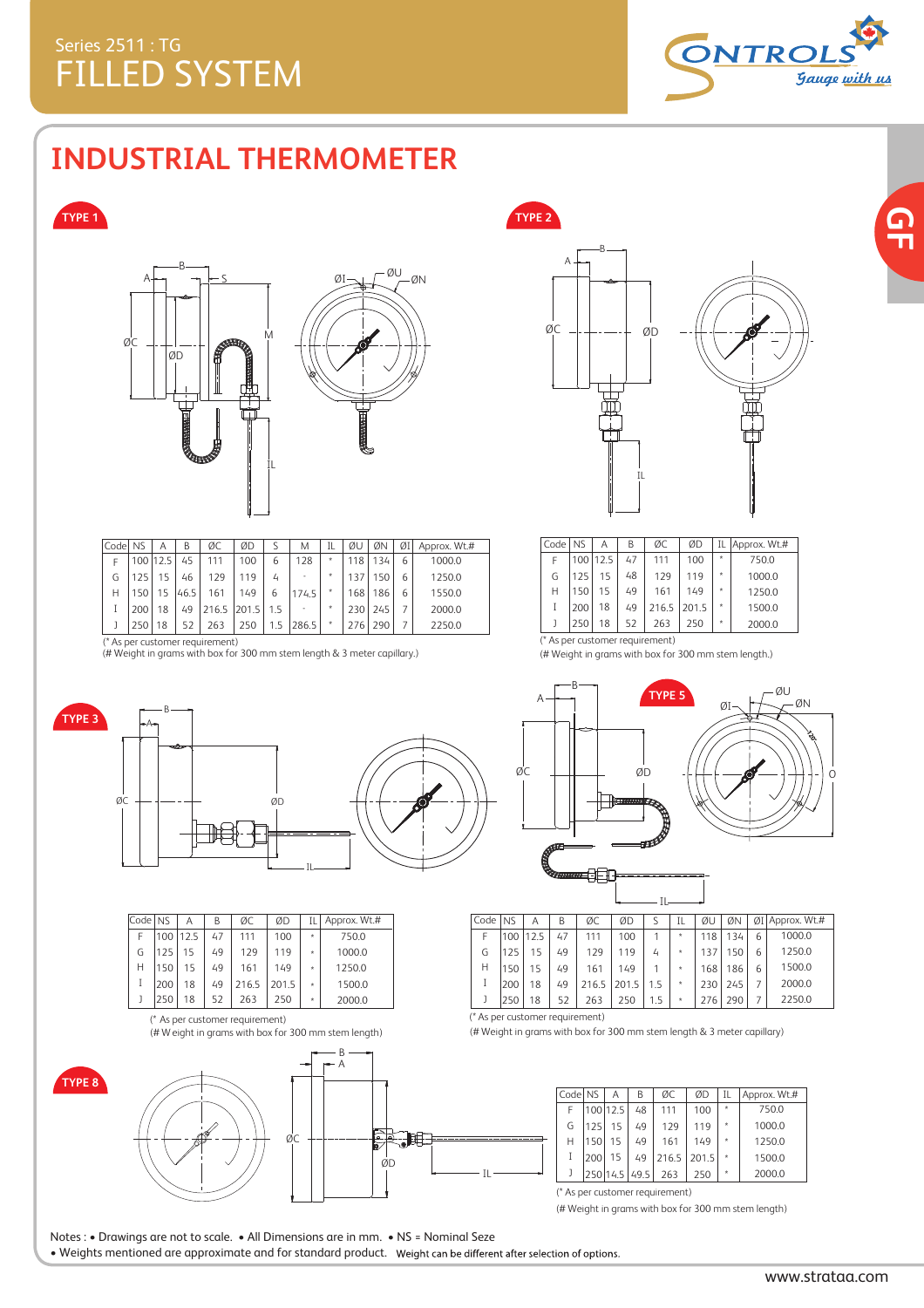**DNTRC** <u>Gauge with us</u>

**TYPE 9**





| Code | <b>NS</b> | Α  | В  | ØC          | ØD  | ΙL      |     | К  |     | Approx. Wt.# |
|------|-----------|----|----|-------------|-----|---------|-----|----|-----|--------------|
| F    | 10012.5   |    | 47 |             | 100 | ÷       | 72  | 16 | 108 | 1100.0       |
| G    | 125       | 15 | 48 | 129         | 119 | $\ast$  | 75  | 15 | 125 | 1350.0       |
| Н    | 150       |    | 49 | 161         | 149 | $\ast$  | 106 | 16 | 166 | 1600.0       |
|      | 200       | 18 | 49 | 216.5 201.5 |     | $\star$ | 165 | 16 | 208 | 2150.0       |
|      | 250       | 18 | 52 | 263         | 250 | $\ast$  | 180 | 30 | 270 | 2400.0       |

(\* As per customer requirement.)

(# Weight in grams with box for 300 mm stem length & 3 meter capillary.)

**Notes** : • Drawings are not to scale. • All Dimensions are in mm. • NS = Nominal Size.



### RANGE TABLE

Note: STRATAA CONTROLS offers National / International Scales like kPa, MPa, bar, psi, kg/cm² & Dual Scale like kPa with psi, kPa with bar, bar with psi or Equivalent scales as per the requirement can be provided on request.

Following are the example tables for kg/cm² & psi scales

#### STANDARD RANGES

| <b>POSITIVE RANGE SINGLE SCALE IN °C</b>     |          |          |           |
|----------------------------------------------|----------|----------|-----------|
| RANGE                                        | RANGE    | RANGE    | RANGE     |
| 0/60                                         | 0/120    | 0/250    | 0/500     |
| 0/80                                         | 0/160    | 0/300    | 0/600     |
| 0/100                                        | 0/200    | 0/400    | 50/650    |
| SINGLE SCALE IN 'C*<br><b>COMPOUND RANGE</b> |          |          |           |
| RANGE                                        | RANGE    | RANGE    | RANGE     |
| $-80/60$                                     | $-20/60$ | $-40/60$ | $-20/180$ |
| $-60/40$                                     | $-20/80$ | $-30/50$ | $-20/100$ |

Note: \*Compound ranges are not recommended for electrical contact option. Refer table for limits of error as per EN 13190 (On front page of CA)

### ACCESSORIES

#### **\*Thermowell**

(\* Refer Datasheet for Thermowells)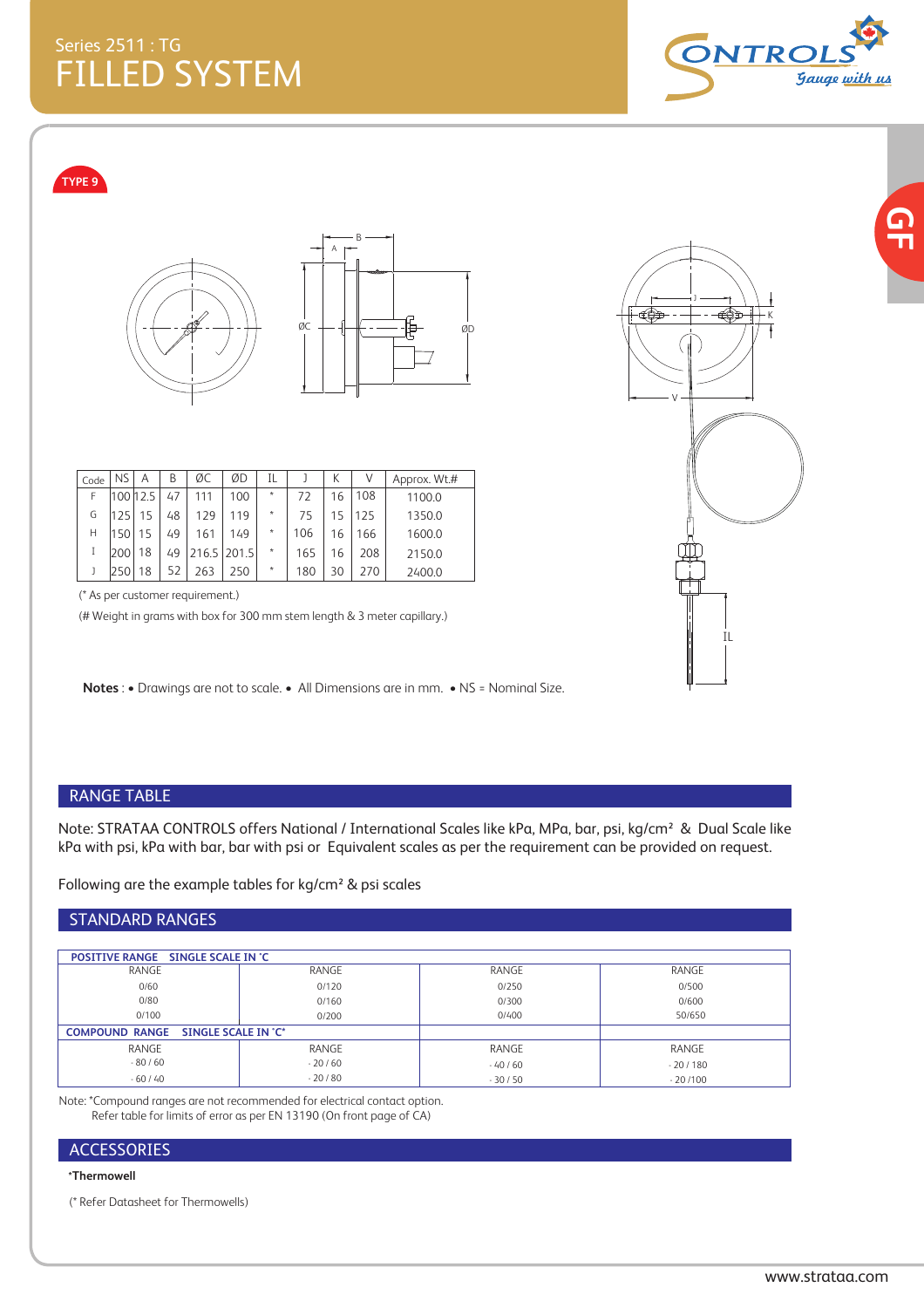

 $\frac{\mathsf{C}}{\mathsf{L}}$